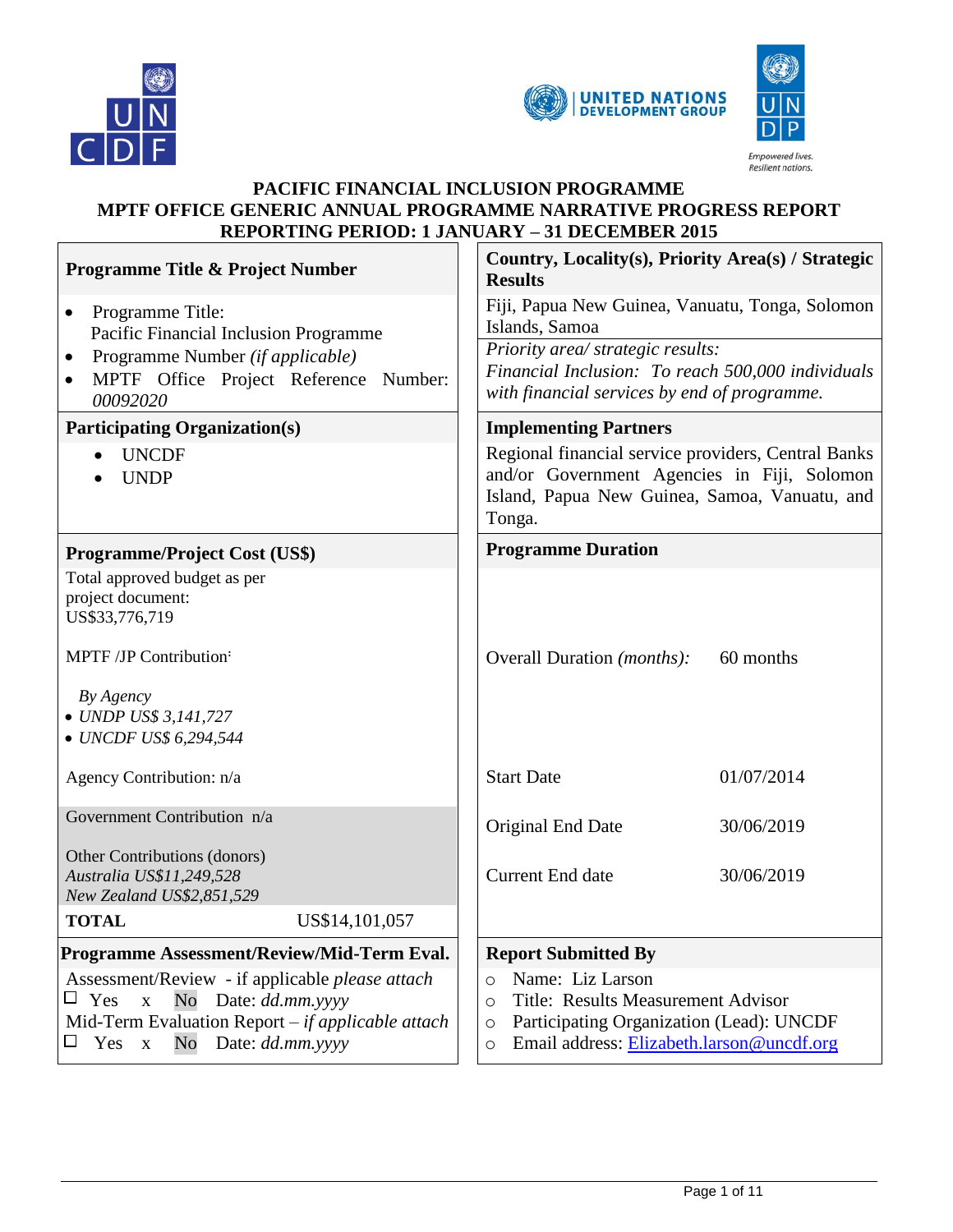## **LIST OF ABBREVIATIONS**

| <b>BB</b>    | <b>Branchless Banking</b>                      |
|--------------|------------------------------------------------|
| <b>BIMA</b>  | <b>BIMA Mobile Microinsurance</b>              |
| <b>BSP</b>   | Bank of the South Pacific                      |
| <b>DFS</b>   | <b>Digital Financial Services</b>              |
| EU           | European Union                                 |
| FinEd        | <b>Financial Education</b>                     |
| <b>FSP</b>   | <b>Financial Service Providers</b>             |
| <b>HR</b>    | <b>Human Resources</b>                         |
| M & E        | Monitoring & Evaluation                        |
| MM           | Mobile Money                                   |
| <b>NFIS</b>  | <b>National Financial Inclusion Strategy</b>   |
| <b>NFIT</b>  | <b>National Financial Inclusion Task Force</b> |
| <b>PFIP</b>  | Pacific Financial Inclusion Programme          |
| <b>PIC</b>   | <b>Pacific Island Countries</b>                |
| <b>PNG</b>   | Papua New Guinea                               |
| SOI          | Solomon Islands                                |
| <b>SPBD</b>  | South Pacific Business Development             |
| <b>UNCDF</b> | United Nations Capital Development Fund        |
| <b>UNDP</b>  | <b>United Nations Development Programme</b>    |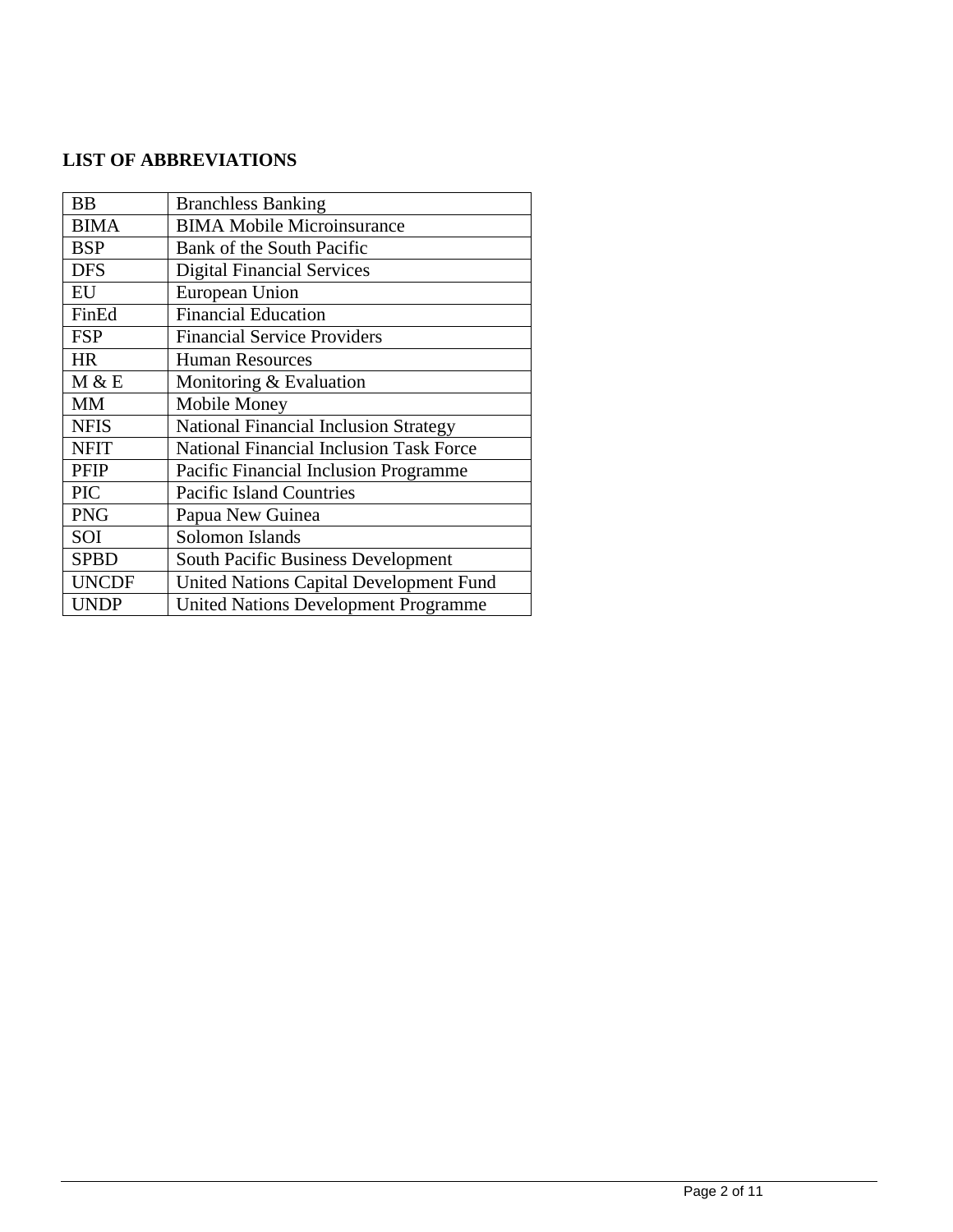This Consolidated Annual Progress Report under the Pacific Financial Inclusion Programme covers the period from 1 January to 31 December, 2015. This report is in fulfilment of the reporting requirements set out in the Standard Administrative Arrangement (SAA) concluded with the Donor. In line with the Memorandum of Understanding (MOU) signed by Participating UN Organizations, the Annual Progress Report is consolidated based on information, data and financial statements submitted by Participating Organizations. It is neither an evaluation of the Joint Programme nor an assessment of the performance of the Participating Organizations. The report provides the Steering Committee with a comprehensive overview of achievements and challenges associated with the Joint Programme, enabling it to make strategic decisions and take corrective measures, where applicable.

### **EXECUTIVE SUMMARY**

The Pacific Financial Inclusion Programme (PFIP) is a joint programme of the United Nations Capital Development Fund (UNCDF) and United Nations Development Programme (UNDP). PFIP receives funding support from the Australian Government, the European Union (EU), and the New Zealand Government. PFIP's goal is to increase the number of low-income customers in the South Pacific who adopt formal financial services. PFIP supports the development of entire financial ecosystems, from the customer level to the policy space, leading to the achievement of this objective. PFIP's primary mode of operation is working directly with financial service providers (FSPs) to develop innovative products and channels to foster the inclusion of those Pacific Islanders who are currently un- or underserved by the formal financial system. PFIP 2 has reached more than 260,000 people with financial services since 2014, with 172,000+ reached in the reporting period of 2015. PFIP also works at the policy level to facilitate in-country decision making bodies and written strategies to bring about a favorable environment for financial inclusion, including five countries which have government-sanctioned National Financial Inclusion Strategies at the end of 2015. In addition, PFIP has integrated a culturally-appropriate unique curriculum on Financial Education into the schools in all districts of Fiji, training almost 3,500 Fijian teachers on the curriculum in 2015.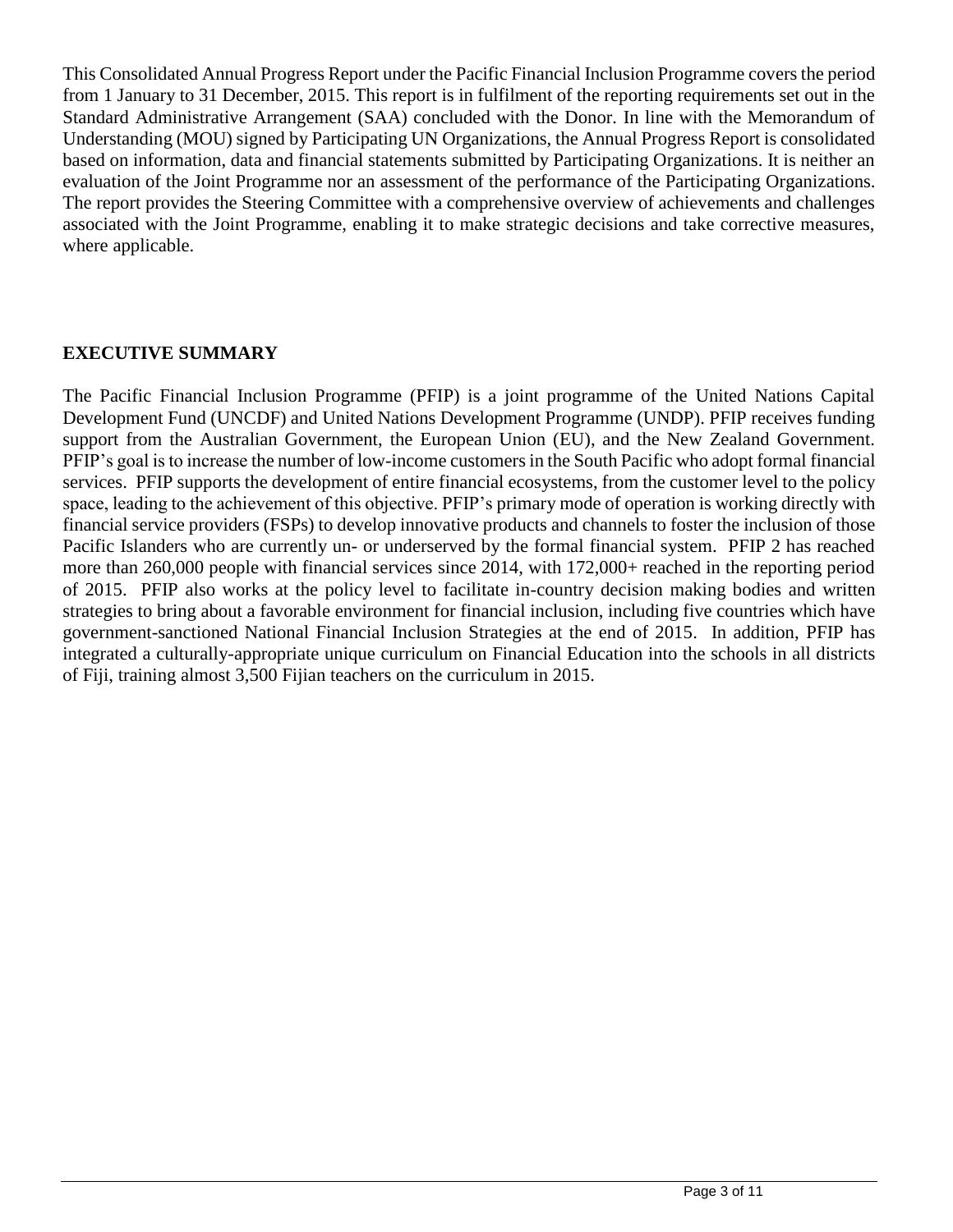## **I. Purpose**

The PFIP is a joint programme of UNCDF and UNDP funded by the Australian Government's Department of Foreign Affairs and Trade, the EU, and the New Zealand Government's Ministry of Foreign Affairs and Trade. The overall objective of PFIP is to increase the number of low-income customers who adopt formal financial services. PFIP does this by making performance-based grants to financial service providers and providing technical assistance to policy makers. The primary countries of focus of the PFIP are Fiji, Papua New Guinea (PNG), Samoa, Solomon Islands (SOI), Tonga and Vanuatu.

The first phase of PFIP ended in June 2014. PFIP 1 surpassed the programme objective, reaching 687,620 underserved clients and engaging policy makers across the region in a campaign to formalize financial inclusion policy. PFIP has embarked on its second phase from July 2014 to 2019 with the goal to deepen financial access to an additional 500,000 previously underserved, low-income people in the region.

PFIP 2's outcome areas are:

- 1. Better policies, regulations and coordinated actions
- 2. Deepening financial access through product/channel innovations
- 3. Better market information and access to knowledge
- 4. Informed and competent consumers

### **II. Results**

PFIP measures the progress of the primary programme objective by monitoring the number of unique individuals with a PFIP supported service. The combined programmes of PFIP 1 and 2 have reached a cumulative total of 951,479 clients by the end of Dec 2015. In 2015, an additional 172,075 Pacific Islanders were reached with a financial service receiving PFIP support, bringing the total number of people reached since the beginning of PFIP 2 (2014-2018) to 263,859. This means that at the end of year two, PFIP has achieved 53% of the 5 year overall programme objective. Women currently make up approximately 23% of the PFIP portfolio overall and 68% of PFIP supported savings accounts are owned by women.

The core programmatic area which contributes to PFIP's overall objective is **Outcome 2: Deepening Financial Access**. In this workstream, PFIP supports financial service providers who launch initiatives to better serve un- or underbanked populations with new channels and products. The main output indicators in this outcome area are the same as the programme objective indicators, reflecting the central importance of this workstream. In addition, PFIP also tracks an array of indicators by partner, product type, gender, and geography. PFIP 2's current 263,859 clients are largely insurance policy holders in PNG, who now constitute just over half (51%) of the PFIP portfolio. This is followed by mobile wallet holders at 35%, branchless banking customers with 10%, remittances with 3%, microfinance customers at 1%, and savings club members at slightly less than 1%. The largest outreach is to urban clients (62%), followed by rural clients (30%), and women constitute 23% of the current portfolio. PFIP 2, now in its second year, has just surpassed its midpoint target, and with continued growth of the current products plus the addition of others in 2016 and 2017, PFIP is well placed to reach the additional 500,000 Pacific Islanders by the end of the programme.

While Outcome 2 is the main workstream to support the programme objective, PFIP also engages in other outcome areas to develop the broader ecosystem that makes outcome 2 activities successful. Under **Outcome 1,** PFIP works to develop an enabling policy environment. The primary outcome measure of this area is *whether service providers are able to innovate with digital financial service channels and products*. All countries score positively by this measure, due to deliberate actions taken by the regulator to create an enabling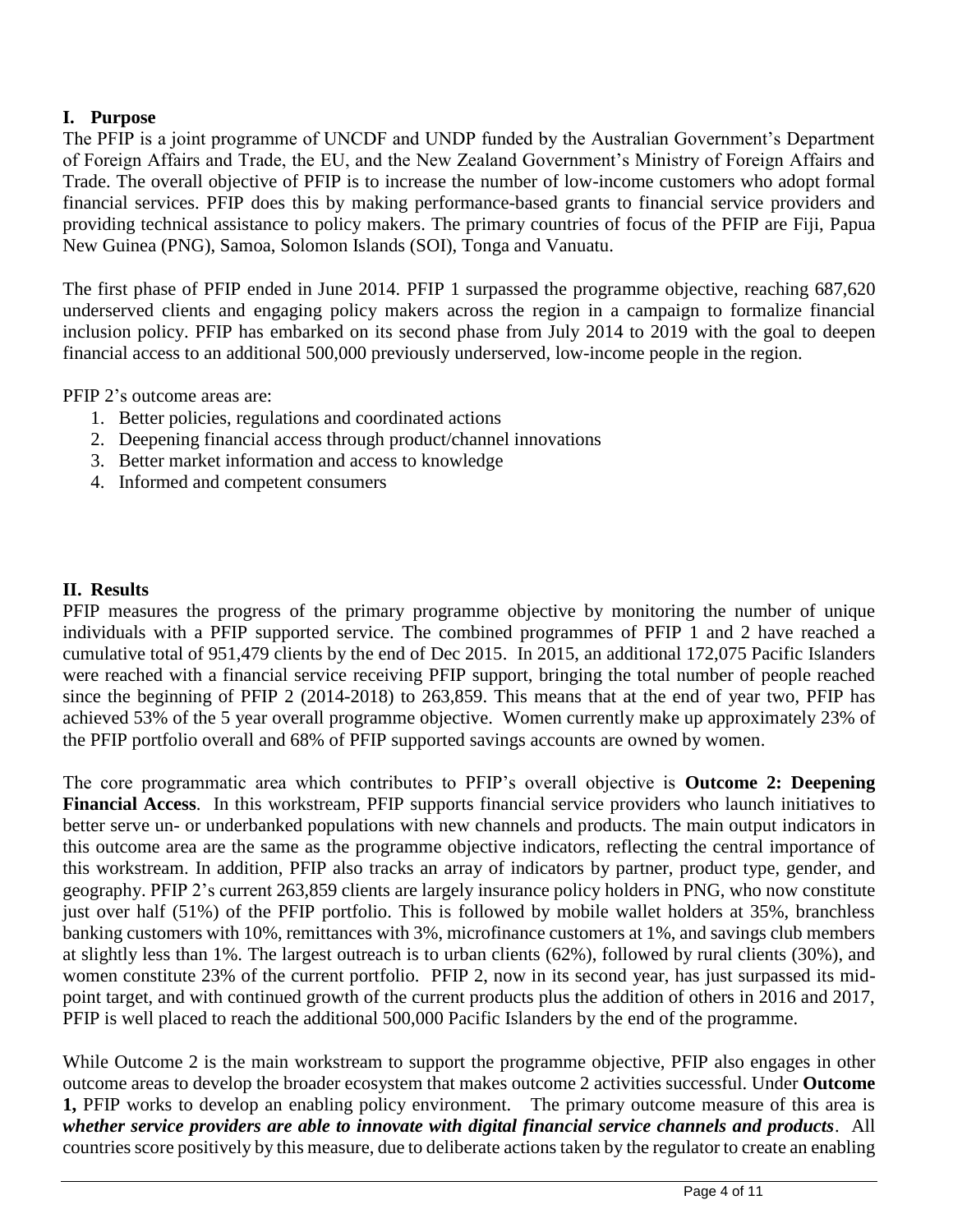regulatory environment. A core activity (and output measure) has been supporting National Financial Inclusion Task Forces (NFITs) and National Financial Inclusion Strategies (NFISs) in each country in collaboration with the Central Banks. As of 2015, there were five PICs with a NFIS and two countries developing their second round NFIS.

Under **Outcome 3**, PFIP creates knowledge products and market information useful to stakeholders in advancing the financial inclusion agenda. Most notably, in 2015, PFIP and three central banks co-published four large scale, 1,000+ household, and demand-side surveys in three countries. The results were used as the main evidence base in developing each country's NFIS. The same year PFIP also conducted a financial services sector assessment for Samoa, a government-to-person scoping in the Solomon Islands and DFS Studies in three countries.

Finally, PFIP's **Outcome 4** works to enhance financial competency. The flagship output achievement has been the implementation of the Financial Education (FinEd) Programme with the Fiji Ministry of Education. This curriculum has been fully launched across the entire country, and PFIP is now supporting ongoing training of teachers to implement the curriculum. In 2015, PFIP trained 3,488 teachers across Fiji in delivering the curriculum, and began work to replicate the program in PNG, Samoa and SOI.

## **Challenges:**

PFIP is making significant strides in achieving its overall objectives, however, over the last year, certain workplan activities were not achieved as expected, or conditions on the ground required PFIP to change course. A few examples include:

- **Creating viable projects with FSPs in Samoa within 2015:** The 2015 proved to be overly ambitious in Samoa due to the lack of service providers able or willing to launch DFS initiatives. The PFIP office opened in May and was able to support the workflows associated with the demand-side survey and the construction of the national financial inclusion strategy. However, finding a service provider for a significant DFS initiative will require sustained dialogue over a longer time frame.
- **Resistance to change in Fijian tertiary institutions:** Since late 2014, the Fiji National University has been largely resistant to a review of its FinEd training programme against the national objectives and curriculum goals established by the Ministry of Education, causing concerns about the effectiveness of the FinEd programme down the track. Due to on-going engagement by PFIP, however, discussions early this year (2016) are taking a more positive note.
- **Recruitment delays**: Workflows in PNG were slowed this year by the lack of a fully staffed team. The position should be filled by June 2016.
- **PFIP** lost its manager to a tragic accident in mid-2015. However, senior personnel filled the gap with effective leadership and management and the programme stayed on track against annual targets.
- **Budget reductions:** PFIP realized a significant (26%) reduction in programme budget due to realized losses in donor funding from unfavorable foreign exchange rates between Australian and US dollars. This loss compounded the pre-existing funding gap from resources yet to be mobilized for the global programme budget. With current funding, PFIP will be able to finance the next phase of product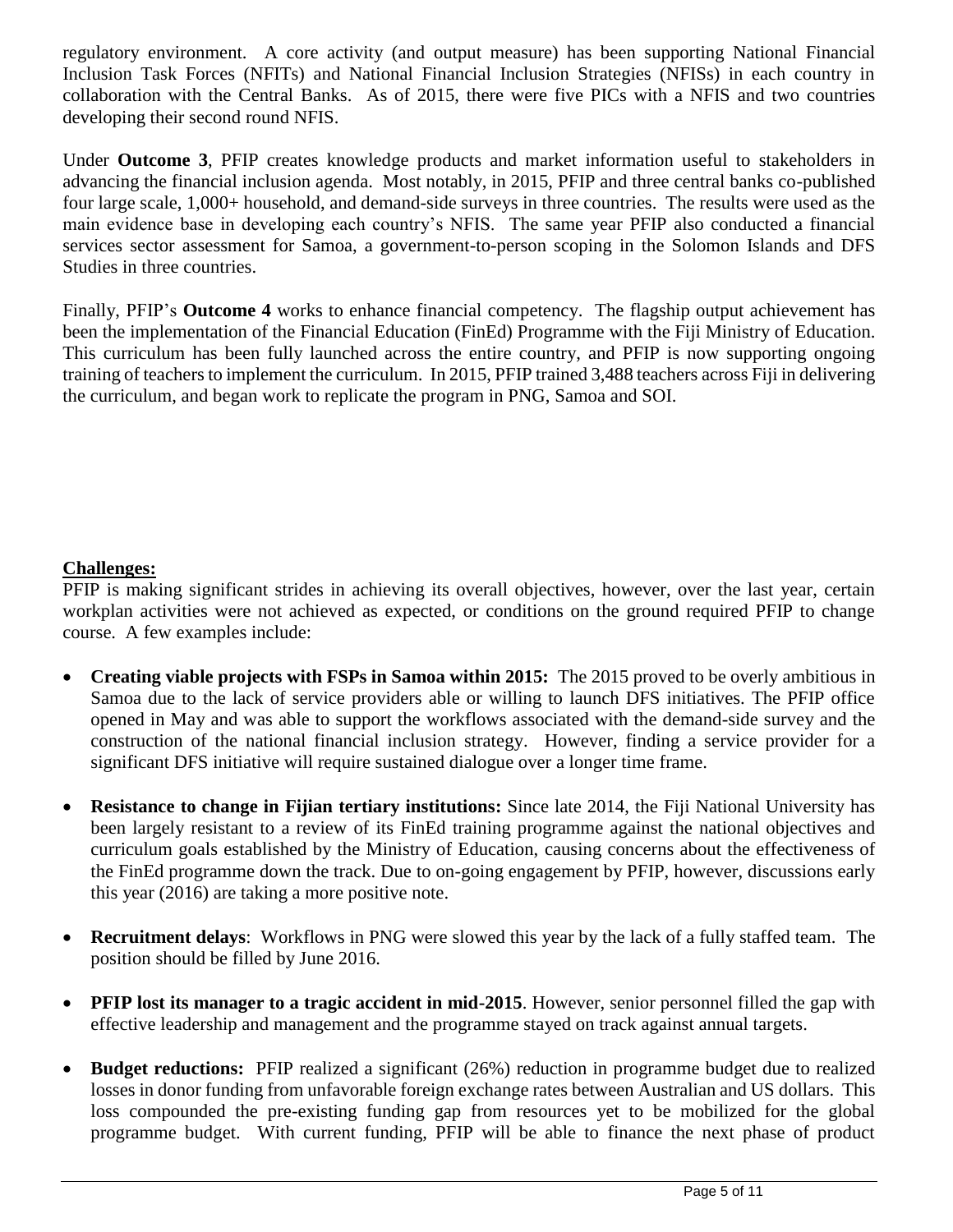innovation and customer acquisition initiatives, but will need additional funds to enable scaling up of successful initiatives.

## **Lessons learned and Best Practices:**

**Financial Access Deepening (Outcome 2) activities are the primary driver of programme results.** PFIP will focus programme resources on Outcome 2 activities, and design initiatives in other Outcome areas with evidence-based measures on whether they will contribute to the expansion of financial services.

**Projects with service providers will focus on creating customer value that inspires adoption.** Many providers in the region have launched first generation implementations to build DFS channels and enroll customers. However, customer adoption has been slow and dormancy rates are high. The next generation effort needs to focus on creating products that address pain points and create value for customers. This will be the focus of projects with components for rigorous and structured design work.

**Efforts to create policy consensus are important, but their contribution to financial inclusion is difficult to measure with evidence-based indicators.** PFIP's efforts to create the NFITs and the NFISs have clearly raised awareness and achieved important policy objectives. However, the policy areas that make a direct contribution to access to finance are few and specific. With the broader initiatives now well underway, PFIP will focus on the areas of regulation and policy that have a direct impact on customer adoption of financial services.

**Reporting system improvements**: 2015 represents the first calendar year of PFIP 2's new results measurement and reporting system, after hiring an M & E specialist in 2014. Two quarterly dashboards and two in-depth bi-annual reports were produced in 2015, to favorable feedback from the Investment Committee. Under the new system, reliable outreach information is produced on a quarterly basis for each partner with disaggregated data on geography, gender, usage rates and several other specialized metrics depending on the product type, in addition to financial information, highlights and risk management, and grants pipeline enabling greater understanding and useful analysis for PFIP and partners. In the bi-annual reports, the previous quarterly data lag in reporting under PFIP 1 was eliminated, allowing for greater visibility through up-to-date data on client outreach.

**Specialized skill sets are key to PFIP effectiveness:** In 2015, PFIP hired a technical specialist with a deep domain knowledge of the insurance industry and experience with insurance in emerging markets. This has led to several initiatives across the region in the policy sphere, including increased product development and collaboration between FSPs.

## **Qualitative Assessment:**

PFIP 2 is on track to surpass the programme goal of reaching an additional 500,000 clients. More importantly, the initiatives that are driving this success reflect a new focus in the DFS industry that will accelerate customer adoption of financial services. Many FSPs have launched DFS channels and achieved reasonable success in enrolling customers. But customer adoption has been very low, with disappointing results for FSP business models. The most committed FSPs are aware that there is significant ground to gain from a structured approach to designing services to create customer value. PFIP is well positioned to support this second generation effort, leveraging the longstanding working relationships and PFIP's ability to source international technical resources in product design.

PFIP's strong working relationship with policy makers has also been an important achievement. In every country in the region, financial inclusion is now an institutionalized priority in public policy dialogue. Most importantly, the regulators have made deliberate efforts to enable the innovation initiatives in DFS. PFIP has been directly involved with the regulators as they have formulated their policies. PFIP will leverage this good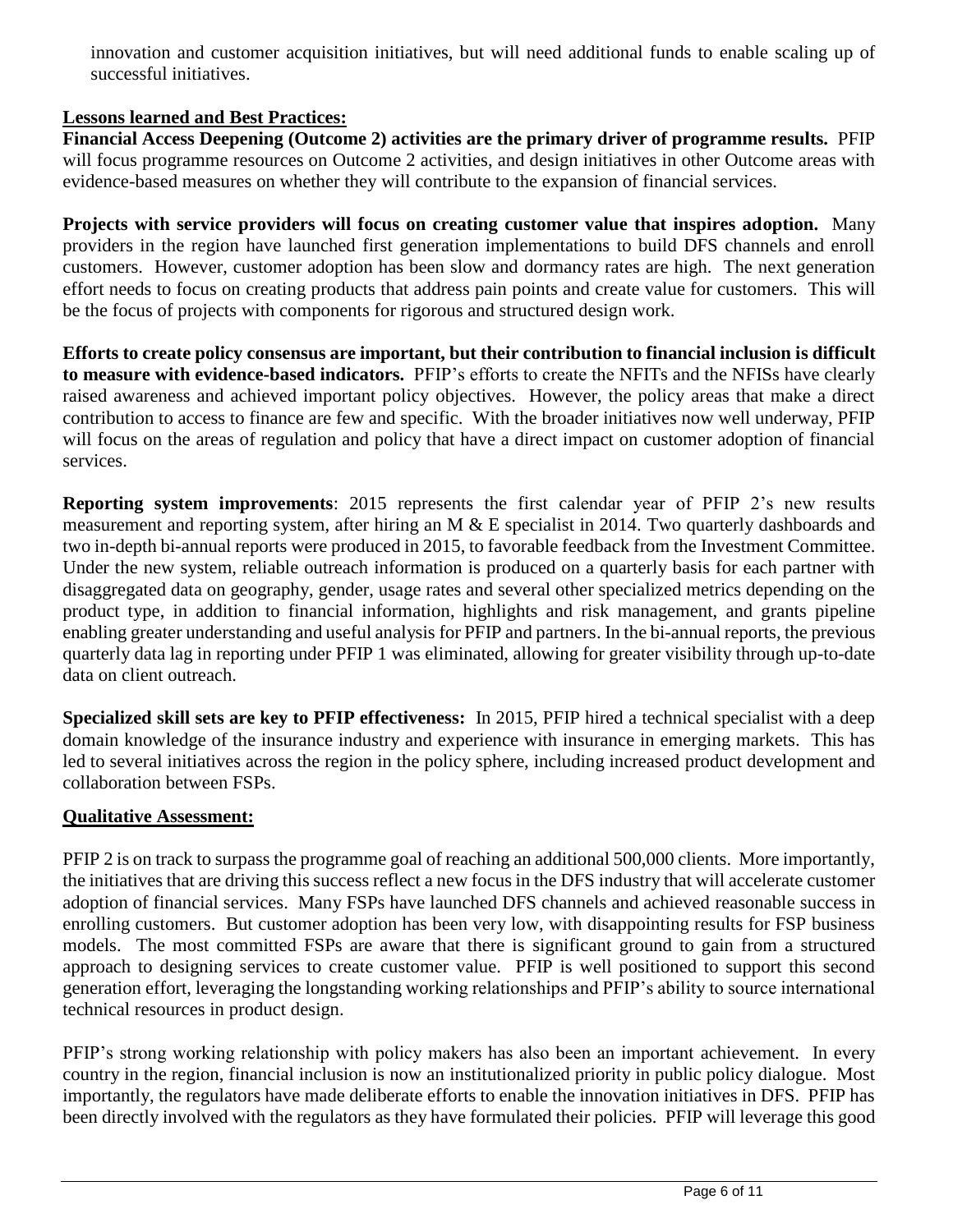will now to encourage governments to use their role as a payer and payee in the market to encourage people to adopt digital channels.

Gender has been mainstreamed throughout the PFIP programme, with gender-disaggregated diagnostics building a comprehensive picture of the gender gaps in each country with regard to financial inclusion. These studies have enabled PFIP to shape the NFIS for Fiji, PNG, Samoa and SOI to include specific targets on gender equality and women's' economic empowerment. PFIP Project Appraisal documents for grants require partners to commit to specific gender outreach targets, and results measurement places a strong emphasis on monitoring progress. In addition, PFIP's media strategy includes a strong emphasis on women's empowerment.

PFIP continues to refine its theory of change with evidence-based assessments of its activities. The programme has achieved most of its output targets and can present qualitative and quantitative measures of development in the areas of policy, consumer education and empowerment and market information. However, the question of how and how much these areas contribute to an expansion of mass market financial services – the core financial inclusion objective – is more difficult to measure. PFIP is now capable of a more nuanced and granular assessment of which activities are more important in the evolution of a market, and which therefore merit more attention and resources.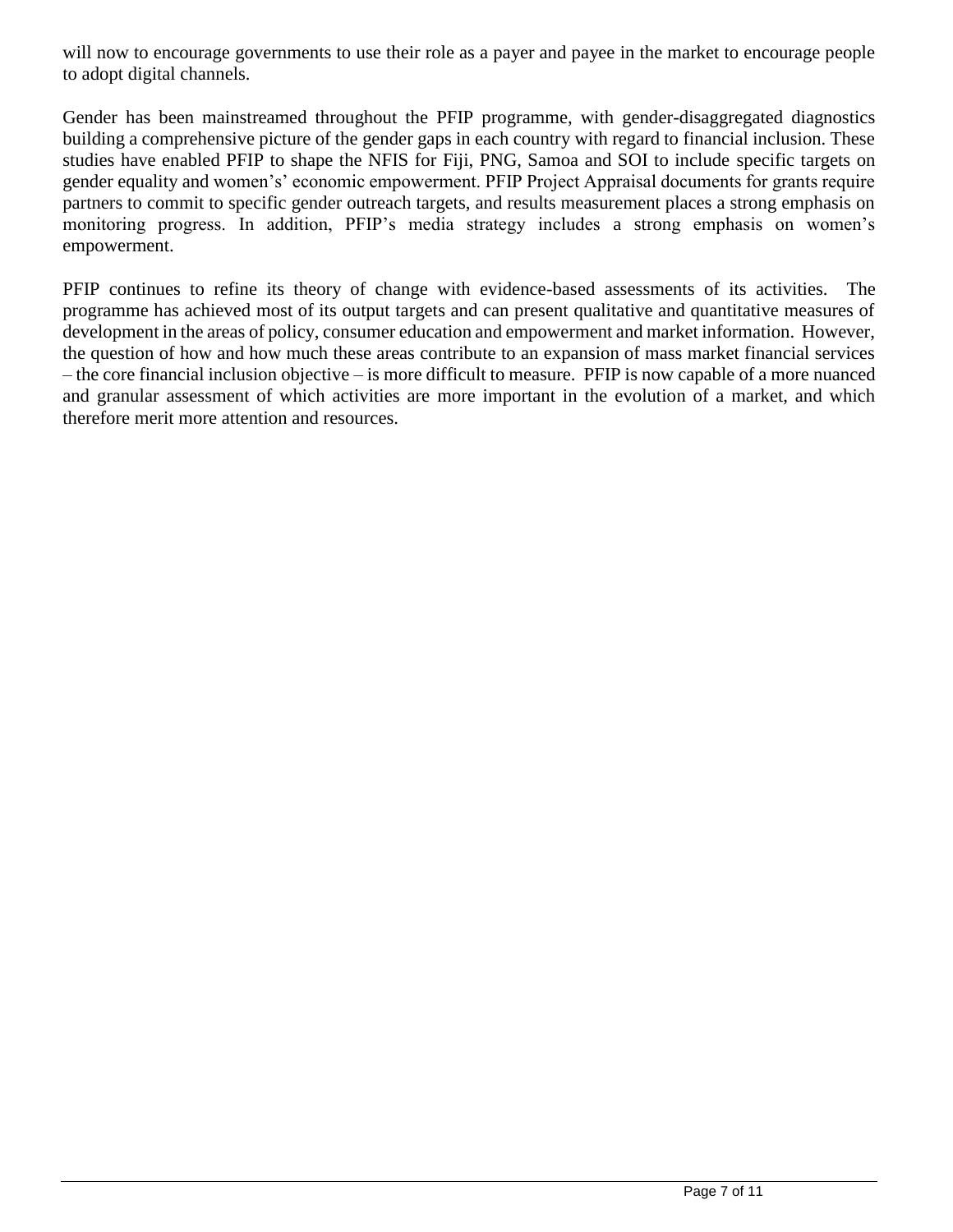| <b>Impact Level</b>                                                                                                        | <b>Output Target Indicator</b>                                                 | <b>Current Status</b>                                                      |
|----------------------------------------------------------------------------------------------------------------------------|--------------------------------------------------------------------------------|----------------------------------------------------------------------------|
| Programme Objective: To increase the<br>number of low-income Pacific Islanders<br>with assess to formal financial services | 500,000 low income Pacific Islanders gain access to formal financial services  | 263,859                                                                    |
|                                                                                                                            | 250,000 low-income women (40%) get access to financial services                | 59,964                                                                     |
|                                                                                                                            | 150,000 customers get access to a savings account                              | 60,975                                                                     |
|                                                                                                                            | At least additional 60,000 (40%) women get access to formal savings<br>account | 25,099                                                                     |
|                                                                                                                            | Average savings of USD 10 in active savings account                            | 277                                                                        |
|                                                                                                                            | 15% of MM/BB clients are active                                                | 3% (Digicel), 54% (BSP),<br>100%<br>(SBPD),<br>74%<br>(BIMA), 100% KlickEx |
| <b>Outcome 1: Better Policies, Regulations</b><br>and Coordinated Actions                                                  | # of PICs with NFITs                                                           | 4 (Fiji, Samoa, PNG, SOI)                                                  |
|                                                                                                                            | 4 PICs with FI Strategies                                                      | 5 (Fiji, Samoa, PNG, SOI,<br>Van)                                          |
|                                                                                                                            | 3 PICs with FL Strategies                                                      | 5 (Fiji, Samoa, PNG, SOI,<br>Van)                                          |
|                                                                                                                            | # of PICs reporting on Money Pacific Goals                                     | 6 (Fiji, Samoa, PNG, SOI,<br>Van, Ton)                                     |
|                                                                                                                            | # of PICs signatory to Maya Commitments                                        | 6 (Fiji, Samoa, PNG, SOI,<br>Van, Ton)                                     |
| <b>Outcome 2: Deepening Financial Access</b>                                                                               | Points of Service                                                              | 826                                                                        |
|                                                                                                                            | Number of clients - rural                                                      | 79,862                                                                     |
|                                                                                                                            | 75,000 women savers                                                            | 20,071                                                                     |
|                                                                                                                            | Number of savings club members                                                 | 422                                                                        |
|                                                                                                                            | Total number of products                                                       | 6                                                                          |
|                                                                                                                            | Number of workshop participants                                                | 4,038                                                                      |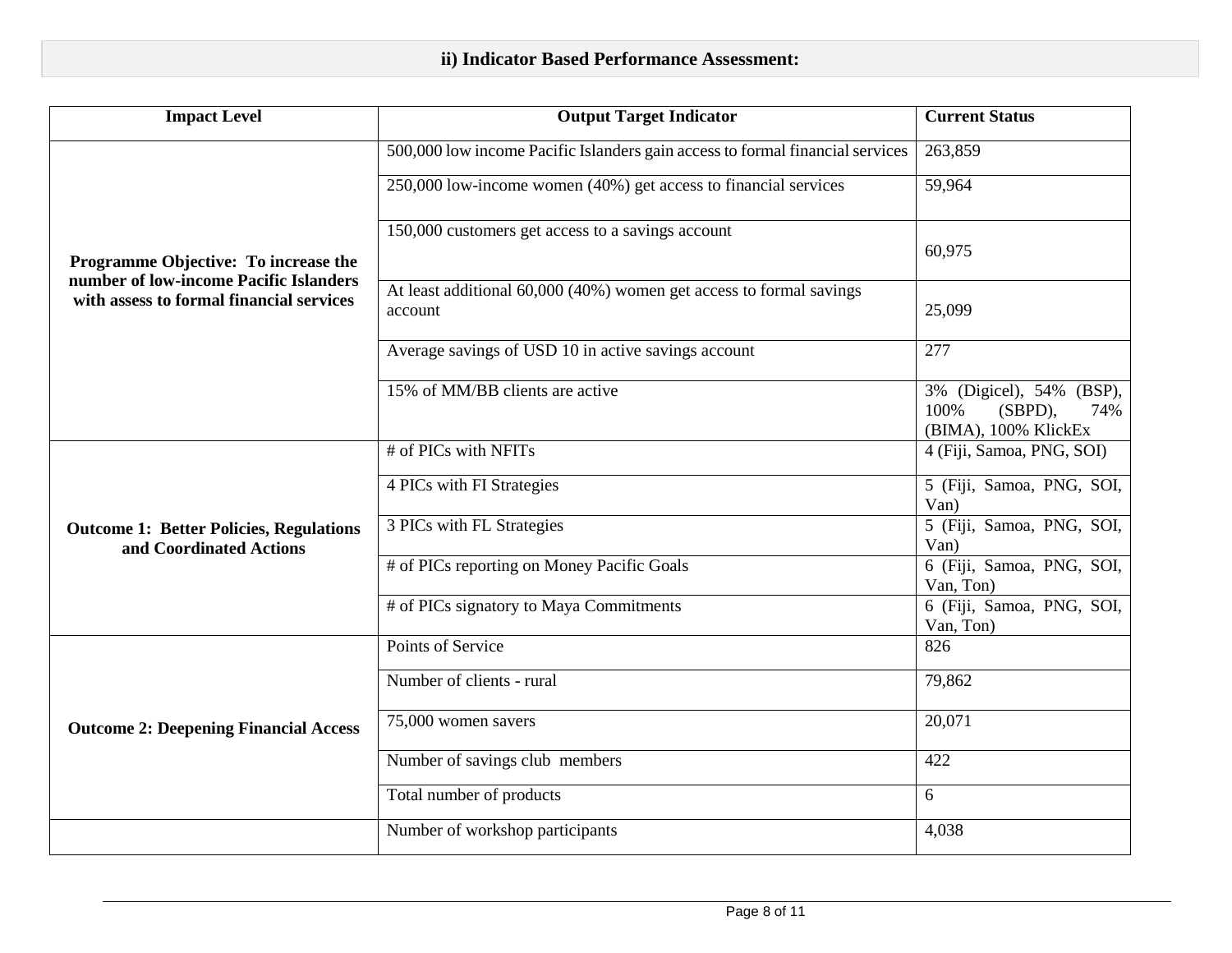| <b>Outcome 3: Better Market Information</b><br>and Access to Knowledge | Number of workshop participants - women       | 2,630           |
|------------------------------------------------------------------------|-----------------------------------------------|-----------------|
|                                                                        | Number of scholarships                        |                 |
|                                                                        | Number of KM Products                         |                 |
| <b>Outcome 4: Informed and Competent</b>                               | 3 countries have Fin Ed curriculum            |                 |
| Consumers                                                              | # of students involved in financial education | Approx. 199,350 |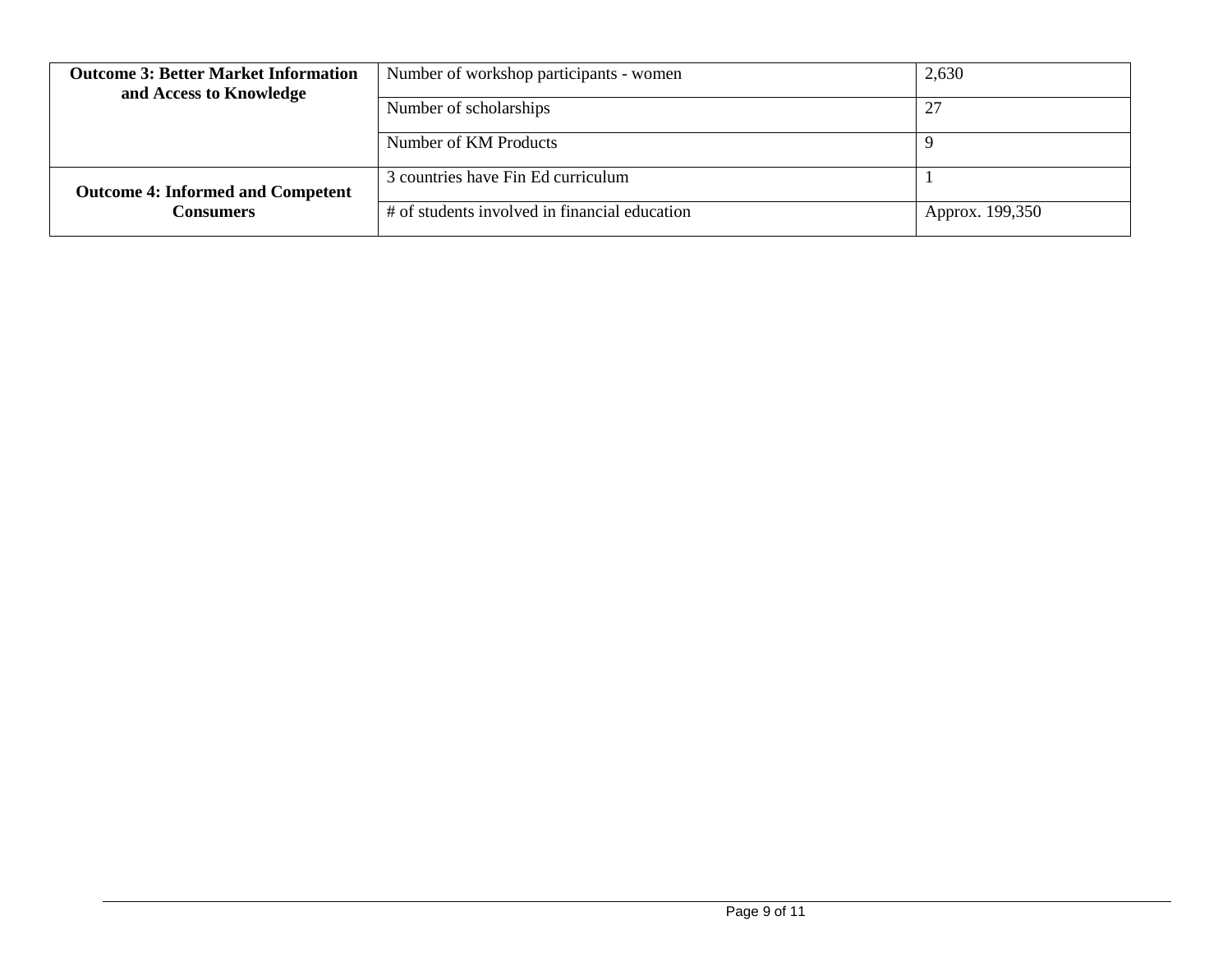### **iii) A Specific Story**

#### **Problem / Challenge faced:**

Papua New Guinea (PNG) is one of the least-insured countries in the world, with the life insurance regulator, Bank of Papua New Guinea estimating that in 2014 only 2-5% of businesses and the population having some form of insurance coverage<sup>1,2</sup>. The impact of 'shocks' such as serious injury in the family, or death of a loved one can put significant financial stress on households. Prior to BIMA's entry into the market, formal insurance products required high, lump-sum premiums which the average citizen could not afford.

BIMA, a world-leading, mobile micro-insurance provider, focused on offering mobile financial services to financially underserved communities believed they could meet this real customer need. Before launching, BIMA conducted market research with revealed cultural barriers to formal insurance. Most Papua New Guineans depended on the 'wantok' tradition (one talk = one language), system of communal sharing and informal 'social insurance' in the case of expensive events like funerals or hospitalization of loved ones. This system places significant pressure on individuals and communities, particularly if a large number of shocks occur within a short time frame. Moreover, over time the influence of the 'wantok' system is reducing.

#### **Programme Interventions:**

PFIP supported BIMA's launch in the PNG market. BIMA entered the Papua New Guinea market in 2014 and operates in partnership with local insurance company Capital Life Insurance (the underwriter) and one of the largest mobile network operators in PNG, Digicel.

BIMA's insurance products are cheaper, more convenient, and simpler to use than traditional insurance, making them appealing to low-income customers.

Upon subscription by a simple text message, incremental, affordable insurance premiums are set up for automatic deductions for the innovative microinsurance product. For as little as PGK 3.60 (USD \$1.43) per month – the equivalent of one hour's work at the average wage in PNG - a person's life can be insured for a minimum of PGK4,000 (USD \$1,596). In comparison, on an average wage, an individual saving the same amount of PGK3.60 a month would take 92 years to try to reach PGK4,000.

#### **Result:**

 $\overline{a}$ 

By the end of 2015, about a year into operations, BIMA has 211,890 customers in PNG. With an average PNG household size of approximately 5 people, BIMA is now providing an important safety net to approximately 1 million people, or a staggering  $15\%$  of the population<sup>3</sup>.

Of these customers, outreach to 135,088 was made possible through a grant of over USD \$500,000 provided by the Pacific Financial Inclusion Programme in June 2015. The grant enabled BIMA to substantially increase its number of agents and to mitigate some of the high costs associated with taking microinsurance products to the rural and highland areas.

The timely payouts (claims are paid within 3 business days) provide badly needed help ti low income families with the financial stress of funerals, especially if the deceased is the sole bread winner, without

<sup>1</sup> <http://www.oxfordbusinessgroup.com/news/strong-potential-papua-new-guinea%E2%80%99s-insurance-market>

<sup>2</sup> <http://www.pwc.com/pg/en/png-industries-2015/industries-financial-services.html>

<sup>&</sup>lt;sup>3</sup> 2011 National Population and Housing Census of Papua New Guinea -- Final Figures (National Statistical Office, PNG)